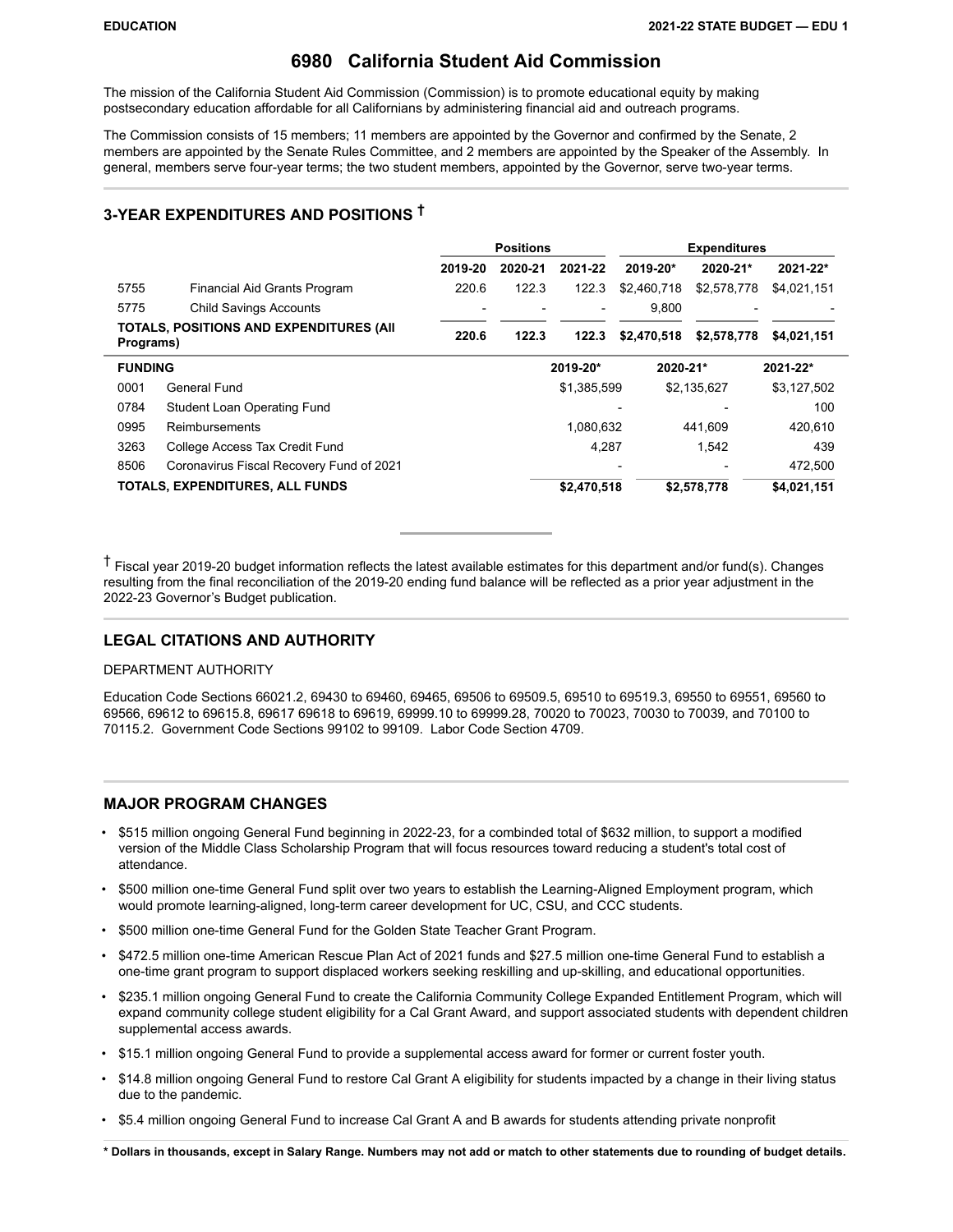postsecondary institutions.

### **DETAILED BUDGET ADJUSTMENTS**

|                                                                                                                    |                          | 2020-21*              |                  |                 | 2021-22*              |                  |
|--------------------------------------------------------------------------------------------------------------------|--------------------------|-----------------------|------------------|-----------------|-----------------------|------------------|
|                                                                                                                    | General<br><b>Fund</b>   | Other<br><b>Funds</b> | <b>Positions</b> | General<br>Fund | Other<br><b>Funds</b> | <b>Positions</b> |
| <b>Workload Budget Adjustments</b>                                                                                 |                          |                       |                  |                 |                       |                  |
| <b>Workload Budget Change Proposals</b>                                                                            |                          |                       |                  |                 |                       |                  |
| • Augmentation for Golden State Teacher Grant<br>Program                                                           | \$-                      | $S-$                  |                  | \$500,000       | \$-                   |                  |
| • Adjustment to Support Learning Aligned<br>Employment                                                             |                          |                       |                  | 200,000         |                       |                  |
| • Remove Age/Time Requirement for Cal Grant<br><b>CCC Only</b>                                                     |                          |                       |                  | 152,800         |                       |                  |
| • Additional Access Awards for Students with<br>Dependent Children                                                 |                          |                       |                  | 82,325          |                       |                  |
| • Education and Training Grants for Displaced<br>Workers                                                           |                          |                       |                  | 27,500          | 472,500               |                  |
| • Augmentation for Increased Foster Youth<br><b>Access Awards</b>                                                  |                          |                       |                  | 15,059          |                       |                  |
| • Cal Grant A Eligibility Adjustment                                                                               | 14,752                   |                       |                  | 14,752          |                       |                  |
| • Augmentation to Increase Cal Grant Tuition<br>Award for Private Nonprofit Institutions                           |                          |                       |                  | 5,400           |                       |                  |
| • Augmentation for Grant Delivery System<br>Modernization                                                          |                          |                       |                  | 1,785           |                       |                  |
| • Reappropriation of EdFund Distribution                                                                           |                          | $-100$                |                  |                 | 100                   |                  |
| • Augmentation to Support the College Access<br><b>Tax Credit Fund Shortfall</b>                                   | 298                      | 760                   |                  |                 | 61                    |                  |
| <b>Totals, Workload Budget Change Proposals</b>                                                                    | \$15,050                 | \$660                 |                  | \$999,621       | \$472,661             | ä,               |
| <b>Other Workload Budget Adjustments</b>                                                                           |                          |                       |                  |                 |                       |                  |
| • Other Post-Employment Benefit Adjustments                                                                        | 123                      |                       |                  | 123             |                       |                  |
| • Adjustment to Reflect Available College Access<br>Tax Credit Funds                                               | $\overline{\phantom{a}}$ |                       |                  |                 | 54                    |                  |
| • Adjustment for Middle Class Scholarship Costs                                                                    | -44                      |                       |                  |                 |                       |                  |
| • Adjustment for Revised SNAPLE Costs                                                                              | $-17$                    |                       |                  |                 |                       |                  |
| • Disaster Relief Emergency Financial Aid<br>Transfer, per Education Code Section 70027(c)                         | $-15,000$                |                       |                  |                 |                       |                  |
| • Funding for Administration of Golden State<br>Teacher Grant Program, Pursuant to Chapter 25,<br>Statutes of 2020 | 225                      |                       |                  |                 |                       |                  |
| · Section 3.90 Employee Compensation<br>Reduction                                                                  | $-1,208$                 |                       |                  |                 |                       |                  |
| • Adjustment for JRJG Costs                                                                                        | $\overline{\phantom{a}}$ | $-15$                 |                  |                 | $-14$                 |                  |
| • Adjustment for Revised Chafee Costs                                                                              |                          | 5,885                 |                  |                 | $-115$                |                  |
| • Adjustment for LEPD Costs                                                                                        | -49                      |                       |                  | $-34$           |                       |                  |
| • Adjustment for Revised APLE Costs                                                                                | $-79$                    |                       |                  | $-225$          |                       |                  |
| • Adjustment for Revised Cal Grant Costs                                                                           | $-112,272$               |                       |                  | $-107,946$      |                       |                  |
| · Salary Adjustments                                                                                               | 560                      |                       |                  | 560             |                       |                  |
| • Benefit Adjustments                                                                                              | 91                       |                       |                  | 88              |                       |                  |
| • Retirement Rate Adjustments                                                                                      | $-176$                   |                       |                  | $-176$          |                       |                  |
| <b>Totals, Other Workload Budget Adjustments</b>                                                                   | $$-127,846$              | \$5,870               |                  | \$-107,610      | $$ -75$               |                  |
| <b>Totals, Workload Budget Adjustments</b>                                                                         | $$-112,796$              | \$6,530               | ۰                | \$892,011       | \$472,586             |                  |
| <b>Totals, Budget Adjustments</b>                                                                                  | $$-112,796$              | \$6,530               | $\blacksquare$   | \$892,011       | \$472,586             |                  |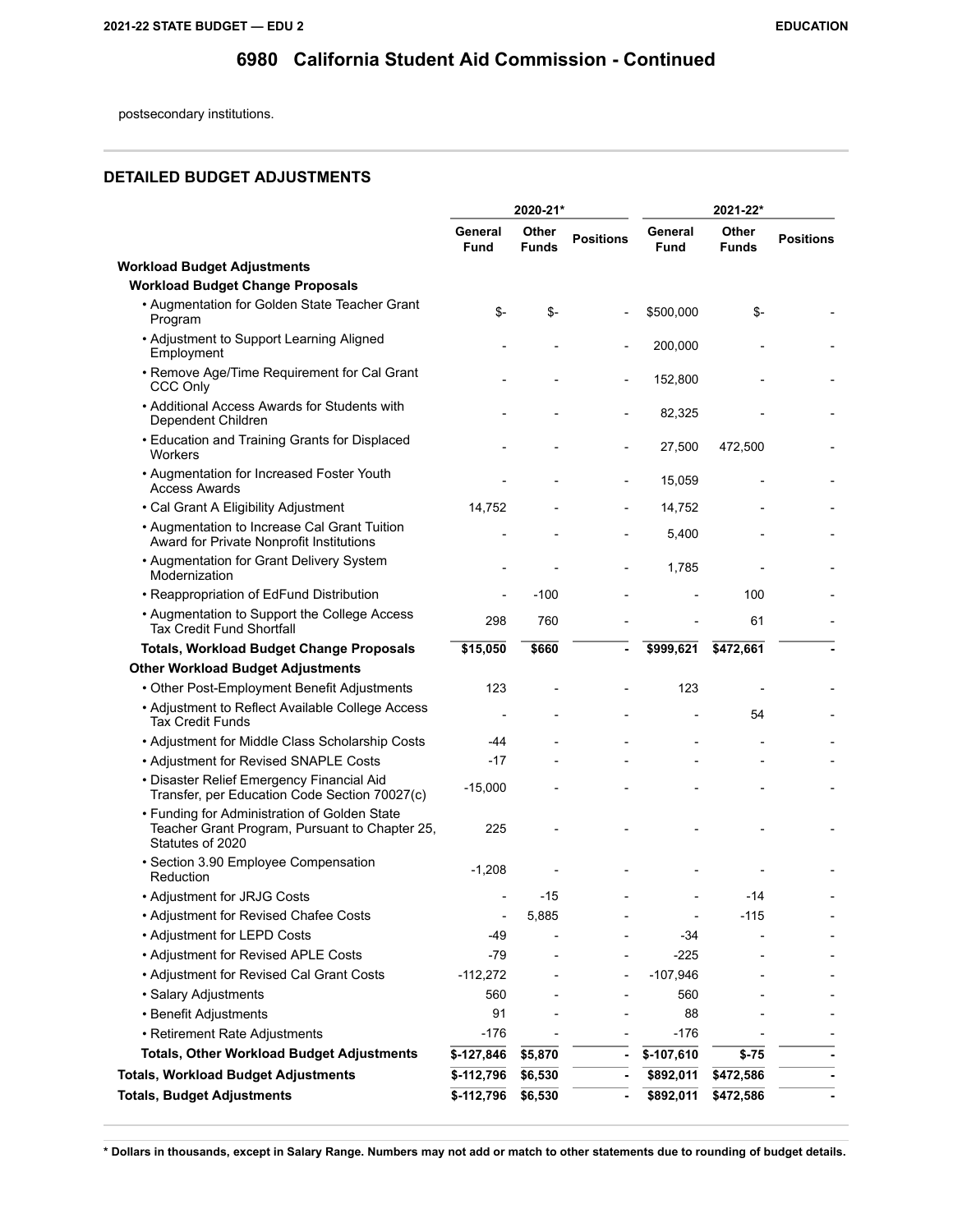### **Detail of Financial Aid and Outreach Programs**

|                                                                              | 2019-20     | 2020-21      | 2021-22      |
|------------------------------------------------------------------------------|-------------|--------------|--------------|
|                                                                              |             |              |              |
| <b>Grant and Scholarship Programs:</b>                                       |             |              |              |
| Cal Grant Program:                                                           |             |              |              |
| Cal Grant A and B Entitlement Awards <sup>2</sup> :                          | 310,521     | 299,638      | 294,812      |
| Participants<br>Amount                                                       | \$1,984,513 | \$2,020,799  | \$2,011,521  |
|                                                                              |             |              |              |
| Cal Grant A and B Competitive Awards <sup>2</sup> :                          |             |              |              |
| Participants                                                                 | 64,293      | 72,063       | 78,296       |
| Amount<br>Expansion Cal Grant A and B Entilement Community College:          | \$208,282   | \$252,455    | \$272,853    |
| Participants                                                                 |             |              | 132,901      |
| Amount                                                                       | Ĭ.          | L,           | \$152,800    |
| Students With Dependent Children Access Award <sup>1</sup>                   |             |              |              |
| Amount                                                                       | \$74,361    | \$89,869     | \$180,143    |
| Current and Former Foster Youth Access Award <sup>2</sup>                    |             |              |              |
| Amount                                                                       | ä,          | ٠            | \$15,059     |
| Cal Grant C Awards:                                                          |             |              |              |
| Participants                                                                 | 8,366       | 8,458        | 8,362        |
| Amount                                                                       | \$9,363     | \$9,899      | \$9,908      |
| Cal Grant B Service Incentive Grant Program <sup>3</sup>                     |             |              |              |
| Amount                                                                       |             | \$15,000     | \$7,500      |
| Middle Class Scholarship Program Awards:                                     |             |              |              |
| Participants                                                                 | 58,118      | 57,030       | 59,593       |
| Amount                                                                       | \$116,557   | \$116,956    | \$117,000    |
| Golden State Teacher Grant Program <sup>4</sup>                              |             |              |              |
| Amount                                                                       | ÷,          | \$15,000     | \$500,000    |
| Chafee Foster Youth Program Awards:                                          |             |              |              |
| Participants                                                                 | 4,231       | 5,644        | 4,203        |
| Amount                                                                       | \$17,624    | \$23,509     | \$17,509     |
| California Military Department GI Bill Awards:                               |             |              |              |
| Participants                                                                 | 297         | 307          | 360          |
| Amount                                                                       | \$2,446     | \$2,446      | \$2,446      |
| Law Enforcement Personnel Dependents Scholarships:                           |             | 9            |              |
| Participants<br>Amount                                                       | 16<br>\$135 | \$58         | 11<br>\$73   |
| <b>Total Participants</b>                                                    | 445,842     | 443,149      | 578,538      |
| <b>Total Amount</b>                                                          | \$2,413,281 | \$2,545,991  | \$3,286,812  |
|                                                                              |             |              |              |
| <b>Loan Assumption Programs:</b>                                             |             |              |              |
| Assumption Program of Loans for Education:                                   |             |              |              |
| Participants                                                                 | 249         | 84           | 30           |
| Amount                                                                       | \$824       | \$287        | \$141        |
| State Nursing Assumption Program of Loans for Education for Nursing Faculty: |             |              |              |
| Participants                                                                 | 5           | 3            | 5            |
| Amount                                                                       | \$42        | \$25         | \$42         |
| John R. Justice Grants:                                                      |             |              |              |
| Participants                                                                 | 107         | 82           | 82           |
| Amount<br><b>Total Participants</b>                                          | \$85<br>361 | \$101<br>169 | \$102<br>117 |
| <b>Total Amount</b>                                                          | \$951       | \$413        | \$285        |
|                                                                              |             |              |              |
| <b>Outreach Programs:</b>                                                    |             |              |              |
| Student Opportunity and Access Program:                                      |             |              |              |
| Consortia                                                                    | 15          | 15           | 15           |
| Amount                                                                       | \$17,898    | \$7,898      | \$7,898      |
| Cash for College Program:                                                    |             |              |              |
| Regional Coordinating Offices                                                | $\tau$      | 7            | 7            |
| Amount                                                                       | \$328       | \$328        | \$328        |
| <b>Total Number</b>                                                          | 22          | 22           | 22           |
| <b>Total Amount</b>                                                          | \$18,226    | \$8,226      | \$8,226      |
|                                                                              |             |              |              |
| <b>Grand Total, Number</b>                                                   | 446,225     | 443,340      | 578,677      |
| <b>Grand Total, Amount</b>                                                   | 2,432,458   | 2,554,630    | 3,295,323    |

<sup>1</sup> Reflects the portion of Cal Grant participants who receive Students with Dependent Children Access Award.

2 Reflects the portion of Cal Grant participants who would receive a Current and Former Foster Youth Access Award.

<sup>3</sup> The Program's 2019 and 2020 Budget Act funds were redirected to support the Disaster Relief Emergency Student Financial Aid program.

4 Reflects \$15 million one-time Federal funds in 2020-21, and \$500 million one-time General Fund in 2021-22.

<sup>5</sup> Does not reflect \$5.4 million ongoing General Fund to increase Cal Grant Tuition Awards for Private Nonprofit Institution.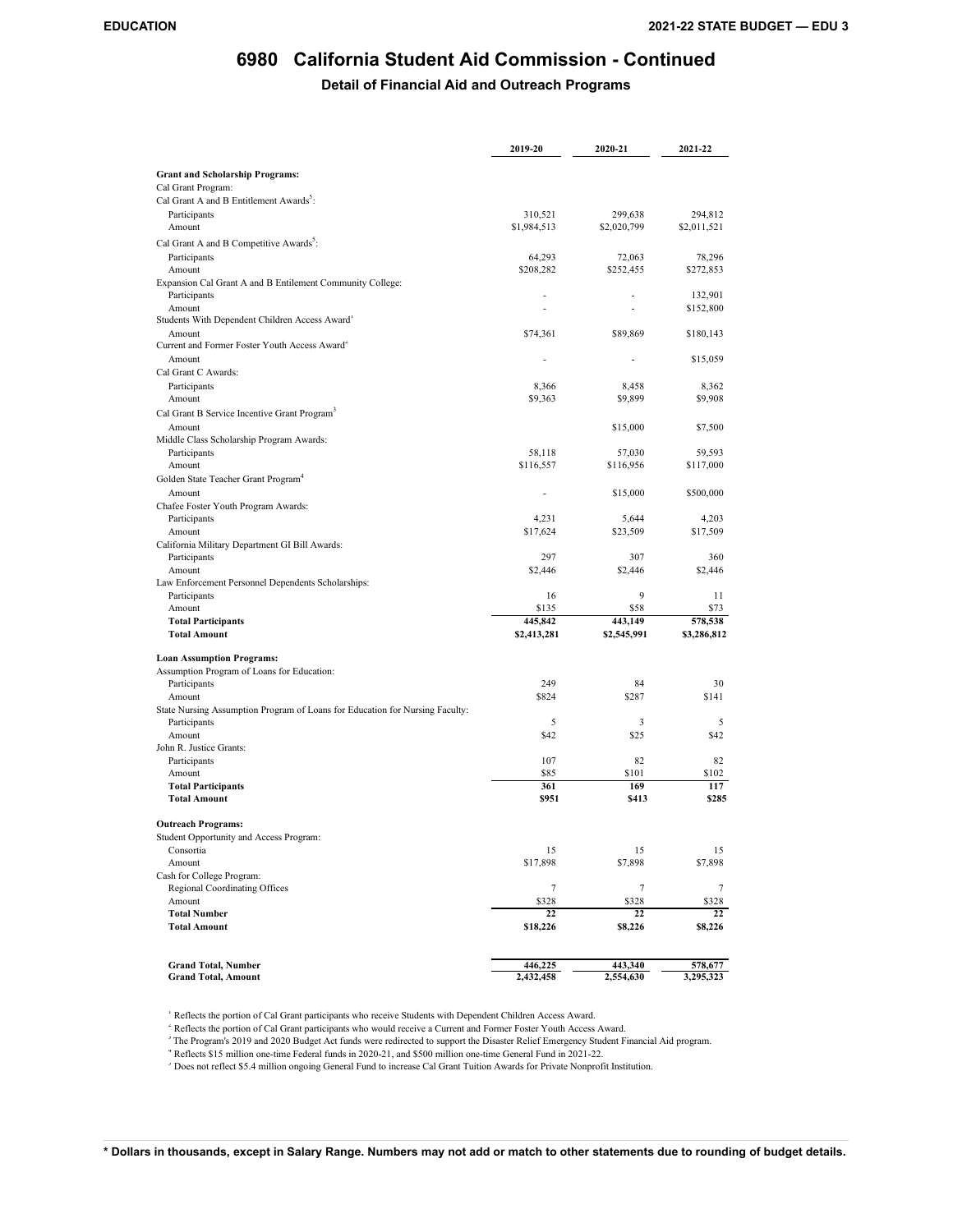### **PROGRAM DESCRIPTIONS**

5755 - FINANCIAL AID GRANTS PROGRAM

This program provides grants and other kinds of financial aid to help undergraduate and graduate students enrolled at eligible institutions pay for educational expenses. The financial aid programs are described below.

#### CAL GRANT PROGRAM

Cal Grant entitlement awards are guaranteed to students who graduate from high school and meet financial, academic, and other general program eligibility requirements. The California Community College transfer entitlement awards are guaranteed to certain community college students who have a community college grade point average (GPA) of at least 2.4 on a four-point scale.

Cal Grant competitive awards are available to applicants who meet financial, academic, and general program eligibility requirements. These awards are offered to applicants who do not receive an entitlement award.

Cal Grant A provides funding for tuition and fees to eligible low-income high school graduates who have at least a 3.0 GPA on a four-point scale.

Cal Grant B provides funding to eligible low-income high school graduates who have at least a 2.0 GPA on a four-point scale. The award is for books and living expenses for the first year. Beginning with the second year, the award also provides funds for tuition and fees.

The maximum tuition award for Cal Grant A and B recipients is equal to the mandatory systemwide tuition and fees at the University of California (UC) and the California State University (CSU). The annual Budget Act sets the award amount for recipients attending private nonprofit or private, for-profit institutions that are accredited by the Western Association of Schools and Colleges (WASC), and the award for recipients attending private, for-profit institutions that are not WASCaccredited.

The Cal Grant C Program provides funding for eligible low-income students in occupational or technical training.

The Cal Grant Students with Dependent Children Access Award Supplement provides or increases access awards for students with dependent children attending the UC, CSU, or a California Community College.

The Cal Grant Foster Youth Access Award Supplement provides or increases access awards for current and former foster youth attending the UC, CSU, or a California Community College.

The Cal Grant B Service Incentive Grant Program provides grants to undocumented Cal Grant B recipients who are exempt from paying nonresident tuition and complete community or volunteer service at a qualifying organization.

### MIDDLE CLASS SCHOLARSHIP PROGRAM

The Middle Class Scholarship Program provides a scholarship to certain UC and CSU students of no more than 40 percent of the UC or CSU mandatory systemwide tuition and fees.

#### OTHER GRANT PROGRAMS

The California Chafee Grant Program provides grants of up to \$5,000 to eligible foster youth who are enrolled in college or vocational school at least half-time. New and renewal awards are made based on available funding.

The California Military Department GI Bill Award Program provides funding for active members of the California National Guard, the State Military Reserve, or the Naval Militia who seek a certificate, degree, or diploma. Recipients attending the UC, CSU or a private institution may receive up to the amount of a Cal Grant A award. Recipients attending a community college may receive up to the amount of a Cal Grant B award. An award used for graduate studies may not exceed the maximum amount of a Cal Grant A award plus \$500 for books and supplies.

The Law Enforcement Personnel Dependents (LEPD) Scholarship Program provides college grants equivalent to Cal Grant amounts to dependents of California law enforcement officers, officers and employees of the Department of Corrections and Rehabilitation, and firefighters killed or permanently disabled in the line of duty.

The Golden State Teacher Grant Program provides one-time grants of up to \$20,000 to students enrolled in a teacher preparation program who commit to teaching in a high-needs subject area for four years at a qualifying school.

The Golden State Education and Training Program provides one-time grants to eligible California workers who were displaced from employment due to COVID-19 and are seeking to access an educational or training program at a public postsecondary institution or training from a provider included on the Eligible Training Provider List.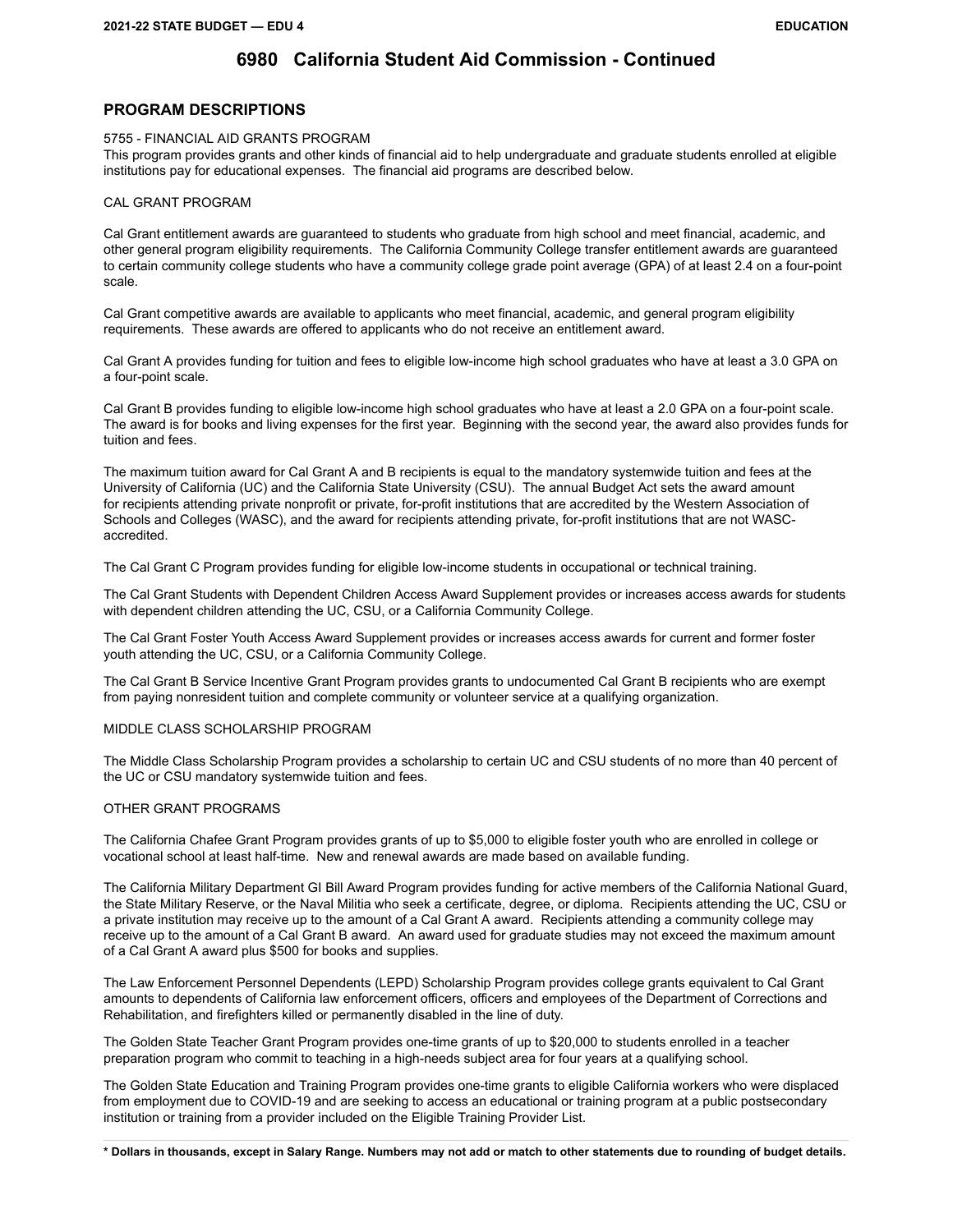The Learning Aligned Employment Program provides one-time grants to participating public postsecondary education institutions for the purposes of offering eligible students with the opportunity to earn money to help defray their educational costs, while gaining valuable education-aligned, career-related experience.

#### LOAN ASSUMPTION PROGRAMS

The Assumption Program of Loans for Education (APLE) issues agreements for loan assumptions to students and district interns who are pursuing careers in teaching and credentialed teachers teaching at certain schools. A participant who teaches a total of four years can receive up to \$11,000 for outstanding student loans. APLE participants who teach in the areas of math, science, or education specialist instruction in a school ranked in the lowest 60 percentile of the API may receive an additional \$1,000 per year in loan assumption benefits. Participants meeting this requirement who provide teaching service in a public school ranked in the lowest 20 percentile of the API may receive an additional \$1,000 per year. The total possible loan assumption benefit is \$19,000.

The State Nursing Assumption Program of Loans for Education for Nursing Faculty (SNAPLE NF) allows the state to issue agreements for loan assumption to persons who have completed at least a baccalaureate degree in nursing or a field related to nursing and agreed to teach at one or more regionally-accredited, eligible California colleges or universities. A participant can receive up to \$8,333 annually for three years toward outstanding student loans for a total loan assumption of up to \$25,000.

The John R. Justice Program provides loan repayments to eligible recipients currently employed as California prosecutors or public defenders who commit to continued employment in that capacity for at least three years. Recipients may receive up to \$5,000 of loan repayment disbursed annually to their lending institutions.

#### OUTREACH PROGRAMS

The California Student Opportunity and Access Program (Cal-SOAP), through intersegmental consortia, provides financial aid outreach and tutoring services to disadvantaged K-12 students, increases their access to postsecondary education, and informs students about opportunities for career technical education. Cal-SOAP also assists the matriculation of community college students to four-year institutions.

Cash for College provides financial aid workshops to assist low-income students with completing the Free Application for Federal Student Aid and the Cal Grant GPA Verification Form and understanding financial aid.

### 5770 - EVERY KID COUNTS ACT

The Every Kid Counts Act Program provides local and regional organizations with funds to match investment in or incentives for individual family college savings accounts and establishes outreach efforts to educate families about local college savings accounts.

#### 5775 - CHILD SAVINGS ACCOUNT GRANT PROGRAM

The Child Savings Account Grant Program provides grants to support local governments and nonprofit organizations that sponsor or create local or regional child savings account programs.

### **DETAILED EXPENDITURES BY PROGRAM †**

|      |                                          | 2019-20*    | 2020-21*    | 2021-22*    |
|------|------------------------------------------|-------------|-------------|-------------|
|      | <b>PROGRAM REQUIREMENTS</b>              |             |             |             |
| 5755 | <b>FINANCIAL AID GRANTS PROGRAM</b>      |             |             |             |
|      | <b>State Operations:</b>                 |             |             |             |
| 0001 | General Fund                             | \$23,586    | \$22,103    | \$19,336    |
| 0995 | Reimbursements                           | 467         | 633         | 553         |
|      | <b>Totals, State Operations</b>          | \$24,053    | \$22,736    | \$19,889    |
|      | Local Assistance:                        |             |             |             |
| 0001 | General Fund                             | \$1,352,213 | \$2,113,524 | \$3,108,166 |
| 0784 | Student Loan Operating Fund              |             |             | 100         |
| 0995 | Reimbursements                           | 1,080,165   | 440.976     | 420,057     |
| 3263 | College Access Tax Credit Fund           | 4,287       | 1,542       | 439         |
| 8506 | Coronavirus Fiscal Recovery Fund of 2021 |             |             | 472,500     |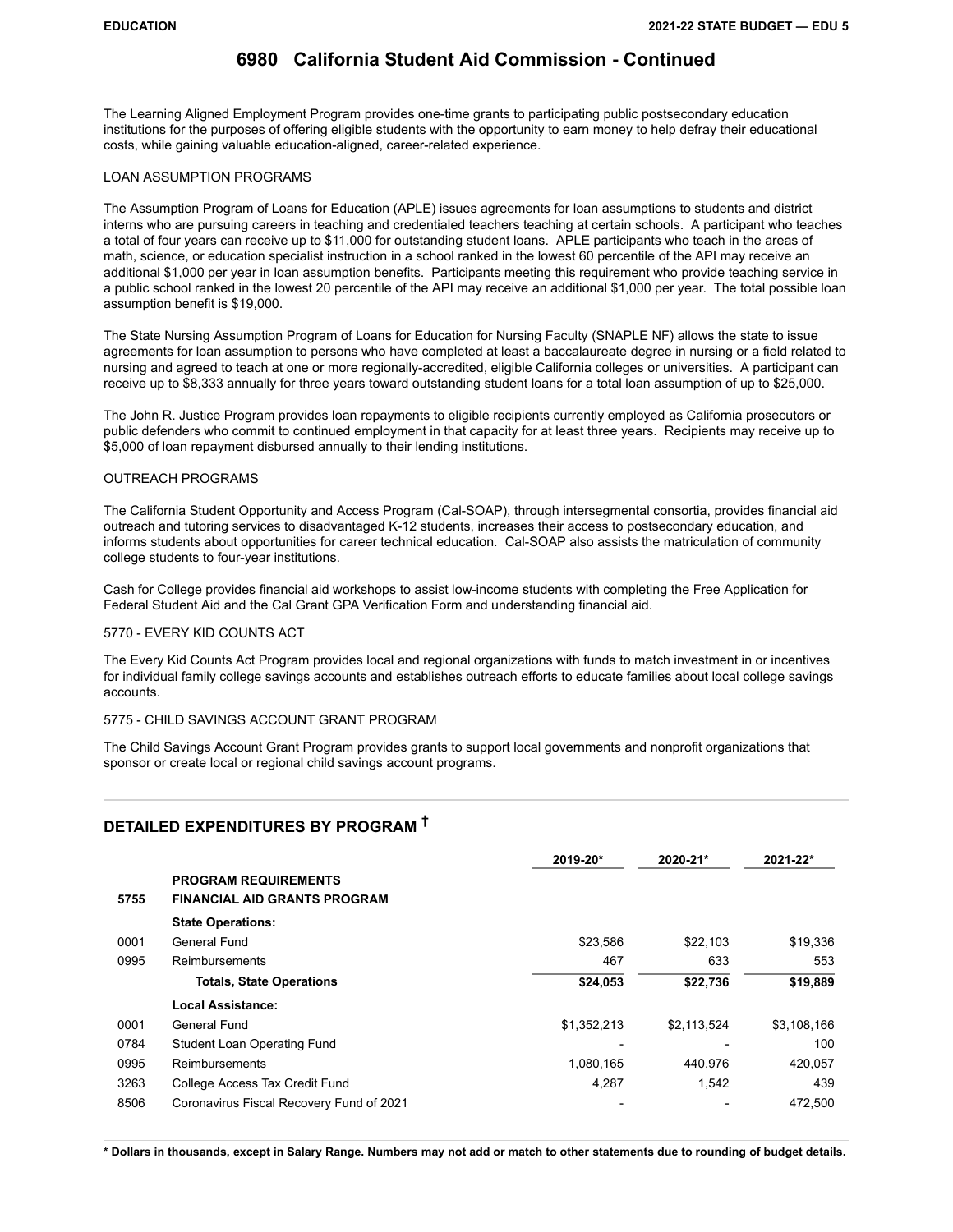|      |                                 | 2019-20*    | 2020-21*    | 2021-22*    |
|------|---------------------------------|-------------|-------------|-------------|
|      | <b>Totals, Local Assistance</b> | \$2,436,665 | \$2,556,042 | \$4,001,262 |
|      | <b>PROGRAM REQUIREMENTS</b>     |             |             |             |
| 5775 | <b>CHILD SAVINGS ACCOUNTS</b>   |             |             |             |
|      | <b>State Operations:</b>        |             |             |             |
| 0001 | General Fund                    | \$300       | \$-         | \$-         |
|      | <b>Totals, State Operations</b> | \$300       | \$-         | \$-         |
|      | Local Assistance:               |             |             |             |
| 0001 | General Fund                    | \$9,500     | \$-         | \$-         |
|      | <b>Totals, Local Assistance</b> | \$9,500     | \$-         | \$-         |
|      | <b>TOTALS, EXPENDITURES</b>     |             |             |             |
|      | <b>State Operations</b>         | 24,353      | 22,736      | 19,889      |
|      | Local Assistance                | 2,446,165   | 2,556,042   | 4,001,262   |
|      | <b>Totals, Expenditures</b>     | \$2,470,518 | \$2,578,778 | \$4,021,151 |
|      |                                 |             |             |             |

† Fiscal year 2019-20 budget information reflects the latest available estimates for this department and/or fund(s). Changes resulting from the final reconciliation of the 2019-20 ending fund balance will be reflected as a prior year adjustment in the 2022-23 Governor's Budget publication.

# **EXPENDITURES BY CATEGORY †**

| <b>1 State Operations</b>                                           | <b>Positions</b> |         |                          | <b>Expenditures</b> |          |          |
|---------------------------------------------------------------------|------------------|---------|--------------------------|---------------------|----------|----------|
|                                                                     | 2019-20          | 2020-21 | 2021-22                  | 2019-20*            | 2020-21* | 2021-22* |
| PERSONAL SERVICES                                                   |                  |         |                          |                     |          |          |
| <b>Baseline Positions</b>                                           | 109.3            | 122.3   | 122.3                    | \$8.429             | \$8,990  | \$8,990  |
| <b>Other Adjustments</b>                                            | 111.3            |         | $\overline{\phantom{a}}$ | 235                 | $-201$   | 560      |
| <b>Net Totals, Salaries and Wages</b>                               | 220.6            | 122.3   | 122.3                    | \$8.664             | \$8,789  | \$9,550  |
| <b>Staff Benefits</b>                                               |                  |         | $\overline{\phantom{0}}$ | 4,694               | 5.199    | 5.643    |
| <b>Totals, Personal Services</b>                                    | 220.6            | 122.3   | 122.3                    | \$13,358            | \$13,988 | \$15,193 |
| OPERATING EXPENSES AND EQUIPMENT                                    |                  |         |                          | \$10,995            | \$8,748  | \$4,696  |
| TOTALS, POSITIONS AND EXPENDITURES, ALL FUNDS<br>(State Operations) |                  |         |                          | \$24,353            | \$22,736 | \$19,889 |
| 2 Local Assistance                                                  |                  |         |                          | <b>Expenditures</b> |          |          |

|                                                           |             | .           |              |  |  |  |
|-----------------------------------------------------------|-------------|-------------|--------------|--|--|--|
|                                                           | 2019-20*    | 2020-21*    | $2021 - 22*$ |  |  |  |
| Grants and Subventions - Governmental                     | \$2.446.165 | \$2.556.042 | \$4,001,262  |  |  |  |
| <b>TOTALS, EXPENDITURES, ALL FUNDS (Local Assistance)</b> | \$2,446.165 | \$2,556,042 | \$4,001,262  |  |  |  |

† Fiscal year 2019-20 budget information reflects the latest available estimates for this department and/or fund(s). Changes resulting from the final reconciliation of the 2019-20 ending fund balance will be reflected as a prior year adjustment in the 2022-23 Governor's Budget publication.

# **DETAIL OF APPROPRIATIONS AND ADJUSTMENTS †**

#### **1 STATE OPERATIONS 2019-20\* 2020-21\* 2021-22\***

**0001 General Fund**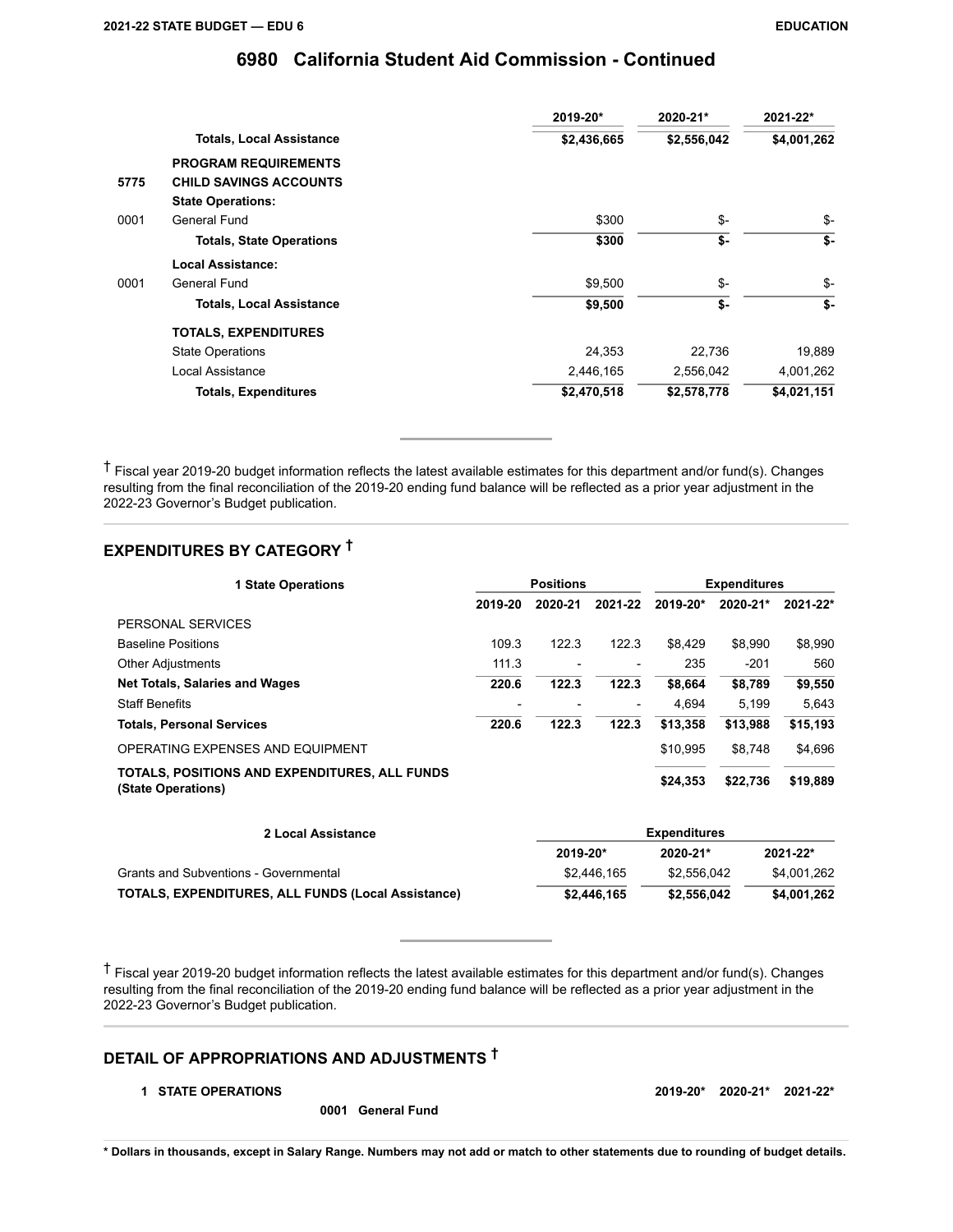| 1 STATE OPERATIONS                                                                                            | 2019-20*       | 2020-21*                            | 2021-22*    |
|---------------------------------------------------------------------------------------------------------------|----------------|-------------------------------------|-------------|
| <b>APPROPRIATIONS</b>                                                                                         |                |                                     |             |
| 001 Budget Act appropriation                                                                                  | \$23,886       | \$22,488                            | \$19,336    |
| Allocation for Employee Compensation                                                                          |                | 560                                 |             |
| Allocation for Other Post-Employment Benefits                                                                 |                | 123                                 |             |
| <b>Allocation for Staff Benefits</b>                                                                          |                | 91                                  |             |
| Funding for Administration of Golden State Teacher Grant Program, Pursuant to Chapter 25,<br>Statutes of 2020 |                | 225                                 |             |
| Section 3.60 Pension Contribution Adjustment                                                                  |                | $-176$                              |             |
| Section 3.90 Employee Compensation Reduction                                                                  |                | $-1,208$                            |             |
| <b>Totals Available</b>                                                                                       | \$23,886       | \$22,103                            | \$19,336    |
| <b>TOTALS, EXPENDITURES</b>                                                                                   | \$23,886       | \$22,103                            | \$19,336    |
| 0995 Reimbursements                                                                                           |                |                                     |             |
| <b>APPROPRIATIONS</b>                                                                                         |                |                                     |             |
| Reimbursements                                                                                                |                | \$467<br>\$633                      | \$553       |
| <b>TOTALS, EXPENDITURES</b>                                                                                   |                | \$633<br>\$467                      | \$553       |
| <b>Total Expenditures, All Funds, (State Operations)</b>                                                      | \$24,353       | \$22,736                            | \$19,889    |
|                                                                                                               |                |                                     |             |
| 2 LOCAL ASSISTANCE                                                                                            | 2019-20*       | 2020-21*                            | 2021-22*    |
| 0001 General Fund                                                                                             |                |                                     |             |
| <b>APPROPRIATIONS</b>                                                                                         |                |                                     |             |
| 101 Budget Act appropriation                                                                                  | \$1,440,617    | \$2,218,435                         | \$3,108,166 |
| Adjustment for LEPD Costs                                                                                     |                | -49                                 |             |
| Adjustment for Middle Class Scholarship Costs                                                                 |                | -44                                 |             |
| Adjustment for Revised APLE Costs                                                                             |                | $-79$                               |             |
| Adjustment for Revised Cal Grant Costs                                                                        |                | $-112,272$                          |             |
| Adjustment for Revised SNAPLE Costs                                                                           |                | $-17$                               |             |
| Augmentation to Support the College Access Tax Credit Fund Shortfall                                          |                | 298                                 |             |
| Cal Grant A Eligibility Adjustment                                                                            |                | 14,752                              |             |
| Disaster Relief Emergency Financial Aid Transfer, per Education Code Section<br>70027(c)                      | $\overline{a}$ | $-7,500$                            |             |
| 103 Budget Act appropriation                                                                                  | 24,500         |                                     |             |
| Chapter 1.7 of Part 42 of Division 5 of Title 3 of the Education Code.                                        |                | 7,500                               |             |
| Disaster Relief Emergency Financial Aid Transfer, per Education Code Section<br>70027(c)                      |                | $-7,500$                            |             |
| Section 89 of Chapter 7 of the Statutes of 2020                                                               | $-103,404$     |                                     |             |
| <b>Totals Available</b>                                                                                       | \$1,361,713    | \$2,113,524                         | \$3,108,166 |
| <b>TOTALS, EXPENDITURES</b>                                                                                   |                | \$1,361,713 \$2,113,524 \$3,108,166 |             |
| 0784 Student Loan Operating Fund                                                                              |                |                                     |             |
| <b>APPROPRIATIONS</b>                                                                                         |                |                                     |             |
| 101 Budget Act appropriation                                                                                  |                | \$100                               |             |
| Prior Year Balances Available:                                                                                |                |                                     |             |
| Item 6980-101-0784, Budget Act of 2020 as reappropriated by Item 6980-490, Budget<br>Act of 2021              |                |                                     | 100         |
| <b>Totals Available</b>                                                                                       |                | \$100                               | \$100       |
| Balance available in subsequent years                                                                         |                | $-100$                              |             |
| <b>TOTALS, EXPENDITURES</b>                                                                                   |                |                                     | \$100       |
| 0995 Reimbursements                                                                                           |                |                                     |             |
| <b>APPROPRIATIONS</b>                                                                                         |                |                                     |             |
| Reimbursements                                                                                                | \$1,080,165    | \$440,976                           | \$420,057   |
| <b>TOTALS, EXPENDITURES</b>                                                                                   | \$1,080,165    | \$440,976                           | \$420,057   |
| 3263 College Access Tax Credit Fund                                                                           |                |                                     |             |
| <b>APPROPRIATIONS</b>                                                                                         |                |                                     |             |